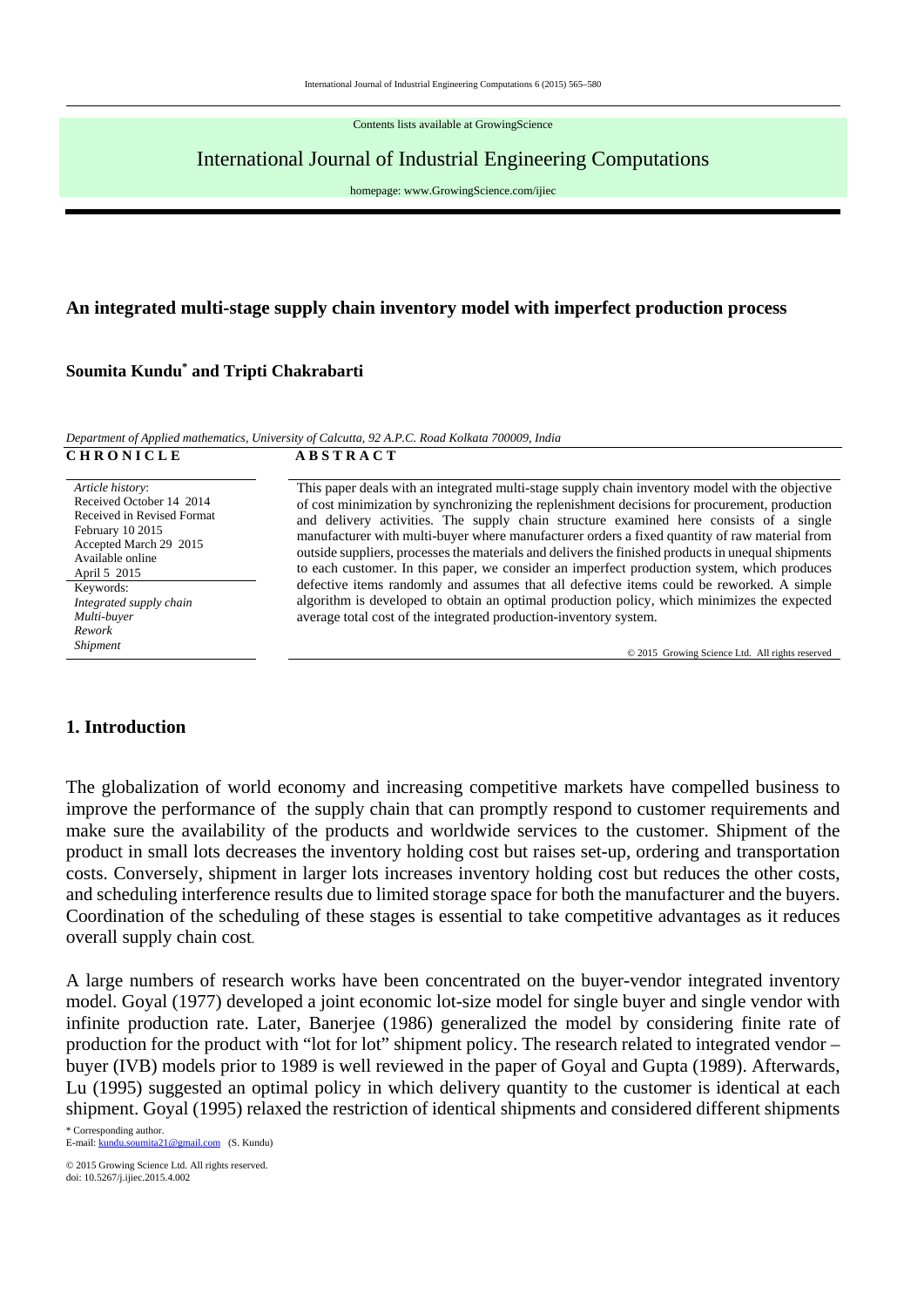policy in which successive shipments within a production batch are increasing by a constant factor. Later Hill (1997) extended this shipment policy more generally by allowing the geometric growth factor as a decision variable. Hill (1999) and Goyal and Nebebe (2000) kept researching on IVB systems to obtain the best optimal results by considering alternative policies. All the previous studies cover IVB models without considering the raw material procurement.

Some researchers developed integrated procurement–production (IPP) systems to minimize the total cost by determining the raw material procurement lot size and the manufacturing batch size without taking the buyer's ordering quantity or the inventory holding cost into consideration (Golhar & Sarker, 1992; Jamal & Sarker, 1993; Sarker & Parija, 1994). Lee (2005) proposed an integrated inventory model for a single manufacturer, single-buyer supply chain problem by jointly considering IVB and IPP systems.

A new area of integrated supply chain, i.e., single vendor and multi buyer was suggested by Joglekar and Tharthare (1990) and they presented an alternate solution of the same problem proposed by Banerjee (1986). They refined Joint Economic Lot Size (JELS) by breaking set-up cost into vendors' order processing and handling cost per production run setup cost and named this approach as the Individual Responsible and Rational Decision (IRRD). They believed this approach could help the vendor and the buyers take their individual rational decisions. Viswanathan and Piplani (2001) developed a one-vendor multi-buyer supply chain model for a single item to study the advantage of synchronizing the supply chain inventories through common replenishment time periods without considering the inventory of the vendor. Hoque (2008) developed the optimal solution procedures of three models for single-vendor multi-buyer two of which transfer with equal batches and the third with unequal batches of a single product.

Previous studies related to buyer vendor coordination were focused on obtaining minimum total cost by determining raw material procurement lot size, the manufacturing batch size and buyer's ordering quantity, in which the quality-related issues of the product in manufacturing facility are not taken into consideration. However, because of deterioration or other factors, the manufacture process may produce poor quality items. These defective items are either wasted as scraps or sold at a discounted price at the end of the screening process, as many industries having no reworking facility and consequently, the industries lose a big share of profit margin.

Lee et al. (1997) dealt with the imperfect production and quality control issue in a multi-stage production system but they did not employ rework process for defective items. To reduce overall production costs, a production system may have a repair or rework facility. Hayek and Salameh (2001) obtained an optimal operating policy in a lot sizing problem under the effect of reworking of all defective items. Jamal et al. (2004) proposed a single-stage production system in which rework is done under two different operational policies to obtain the optimum batch quantity. In the first policy, the defective items are reworked within the same production cycle. In the second policy, the defective items are accumulated for a certain number of cycles before they are reworked. Giri and Chakraborty (2011) considered a singlevendor single-buyer supply chain model where the production process at the vendor is not perfectly reliable. During a production run, it may shift from an in-control state to an out-of-control state at any random time and produces some defective items. Hsu and Hsu (2012) developed an integrated vendorbuyer inventory model with imperfect product quality and inspection errors. Giri and Sharma (2014) proposed an unequal-sized shipment policy for an integrated production-inventory system under imperfect production process. They assumed that the retailer performs a screening process after getting the ordered quantity and the manufacture incurs a warranty cost.

In this paper, we have developed an integrated supply chain inventory model consists of a single manufacturer and multi-buyer, where manufacturer orders a fixed-quantity of raw material from outside supplier, processes the materials, and delivers in unequal shipments of finished products to each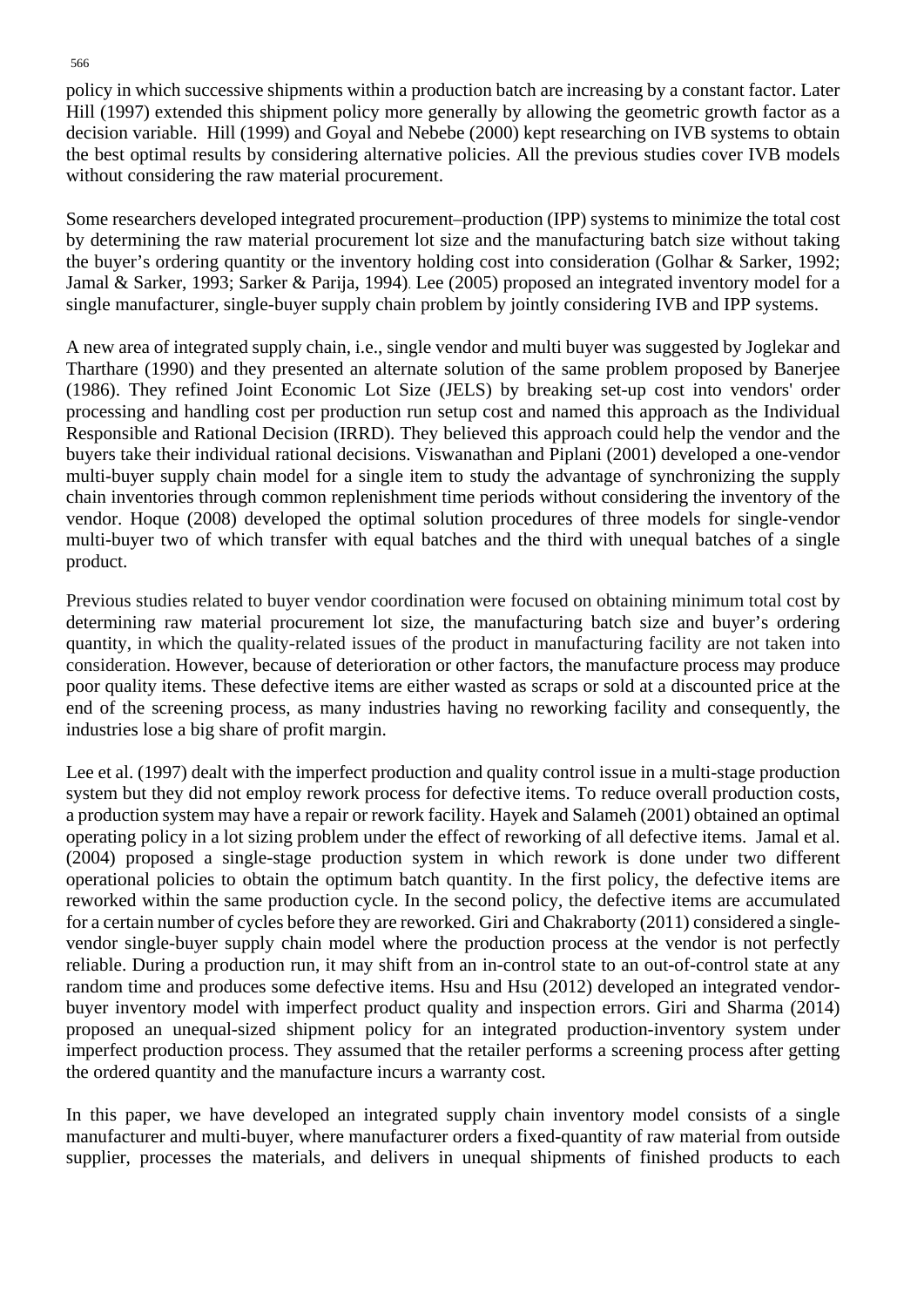customer. We also assume that during production process, a portion of defective items is produced randomly which is reworked in each cycle after the end of a production run.

# **2. Assumption and Notation**

To simplify the analysis, we make the following assumptions:

- 1. Demand and production rates are deterministic and constant.
- 2. Each buyer estimates individual demand, holding and ordering costs under various cost factors and informs the manufacturer.
- 3. There is no initial inventory.
- 4. Shortages are not allowed.
- 5. All defective items are considered to be repairable and are reworked.
- 6. No scrap is produced during normal and rework processing.
- 7. The transport equipment has enough capacity to transport any of the batches to a buyer; and setup and transportation times are insignificant.

We use the following notations:

- $D_R$  Demand rate of raw material (unit/year)<br>Demand rate of finished goods (unit/year)
- Demand rate of finished goods (unit/year)<br> $D_i$  Demand rate of finished goods for i<sup>th</sup> buve
- Demand rate of finished goods for i<sup>th</sup> buyer (unit/yr);  $D = \sum_{i=1}^{k} D_i$
- Production rate per unit time (units/year)
- P<sub>1</sub> Reworking rate per unit time (units/year) ;  $P_1 \ge P_1$ <br>Production rate of defective items per unit time (u
- Production rate of defective items per unit time (units/year)
- x Portion of defective items produced randomly;  $d = Px$ <br>
Number of production run covered from one procurement
- $\nu$  Number of production run covered from one procurement of raw material Number of shipments of finished goods
- Number of shipments of finished goods
- Conversion factor of the raw materials to finished goods;  $f = D/D_R = vQ_M/Q_R$ <br>O Size of the first shipment of finished goods from manufacturer
- 
- Q Size of the first shipment of finished goods from manufacturer  $Q_i$  Size of the first shipment of finished goods to ith buyer  $(i = 1, j)$  $Q_i$  Size of the first shipment of finished goods to ith buyer  $(i = 1,2,..k)$ <br>
Proportional increase in size of successive shipments
- 
- $\lambda$  Proportional increase in size of successive shipments<br>  $Q_M$  Quantity of finished goods manufactured per set up(u
- $Q_M$  Quantity of finished goods manufactured per set up(units/batch)<br> $S_i$  Size of the ith shipment of finished goods from manufacturer  $S_i$  Size of the ith shipment of finished goods from manufacturer  $Q_R$  Quantity of raw materials required in each batch;  $Q_R = vQ_M$
- $Q_R$  Quantity of raw materials required in each batch;  $Q_R = vQ_M/f$  (units/order)<br>  $A_R$  Ordering cost of raw material (\$/order)
- 
- $A_R$  Ordering cost of raw material (\$/order)<br>  $A_M$  Manufacturing set up cost (\$/batch) Manufacturing set up cost (\$/batch)
- i<sup>th</sup> buyer's ordering cost (\$/order)
- $\frac{A_{Bi}}{C_M}$
- $C_M$  Unit manufacturing cost (\$/unit)<br>  $C_O$  Raw material cost (\$/unit)
- $C_o$  Raw material cost (\$/unit)<br>  $T_1$  Production uptime for the
- $T_1$  Production uptime for the proposed EPQ model;  $T_1 = Q_M/P$  (in years)<br>  $T_2$  Time required for reworking of defective items;  $T_2 = xQ_M/P_1$  (in years)  $T_2$  Time required for reworking of defective items;  $T_2 = xQ_M/P_1$  (in years)<br>  $C_I$  Rework cost (\$/unit)
- 
- $C_I$  Rework cost (\$/unit)<br>  $C_{Ti}$  Cost of transporting  $C_{Ti}$  Cost of transporting a batch from the manufacturer to i<sup>th</sup> buyer Unit inventory value of raw material (\$/unit)
- $C_R$  Unit inventory value of raw material (\$/unit)<br>Unit inventory value of manufacturer's finish
- $C_{MP}$  Unit inventory value of manufacturer's finished goods of perfect quality (\$/unit)<br>
Unit inventory value of defective items (\$/unit)
- $C_{MD}$  Unit inventory value of defective items (\$/unit)<br>  $C_{Bi}$  Unit inventory value of i<sup>th</sup> buyer's incoming inv
- Unit inventory value of i<sup>th</sup> buyer's incoming inventory (\$/unit) ;  $C_{Bi} > C_{MP} >$  $C_{MD} > C_R$
- $r$  Annual capital cost per dollar invested in inventory<br>TC Expected total cost per vear (in \$)
- Expected total cost per year (in \$)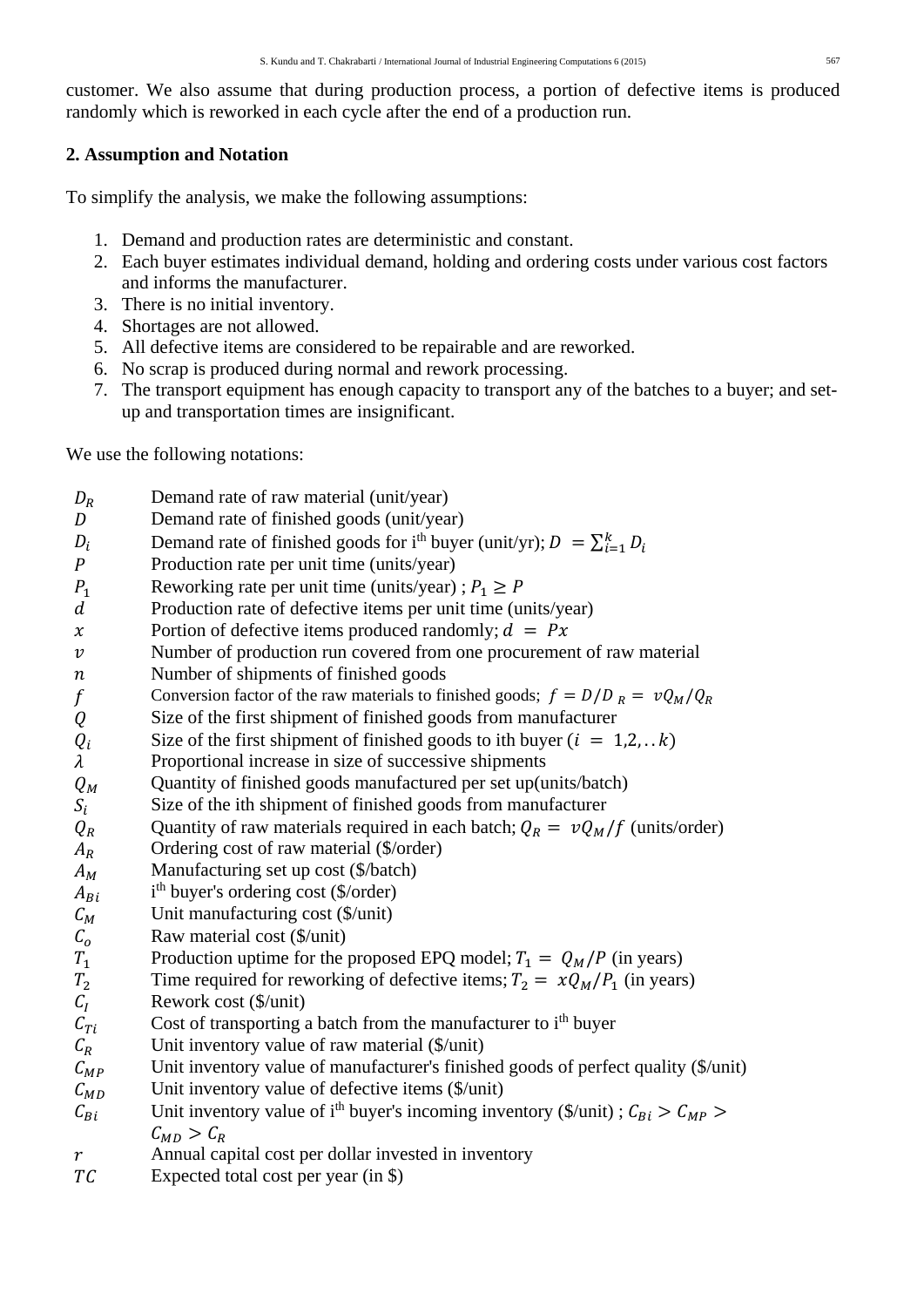568

Here we have considered a manufacturing system, which procures raw materials from suppliers, processes them to convert to finished products. During the production time,  $x$  portion of defective items is produced randomly at a rate  $d$ .



**Fig. 1.** Inventory of manufacture's raw material, finished items (of perfect and imperfect quality) and buyer's incoming items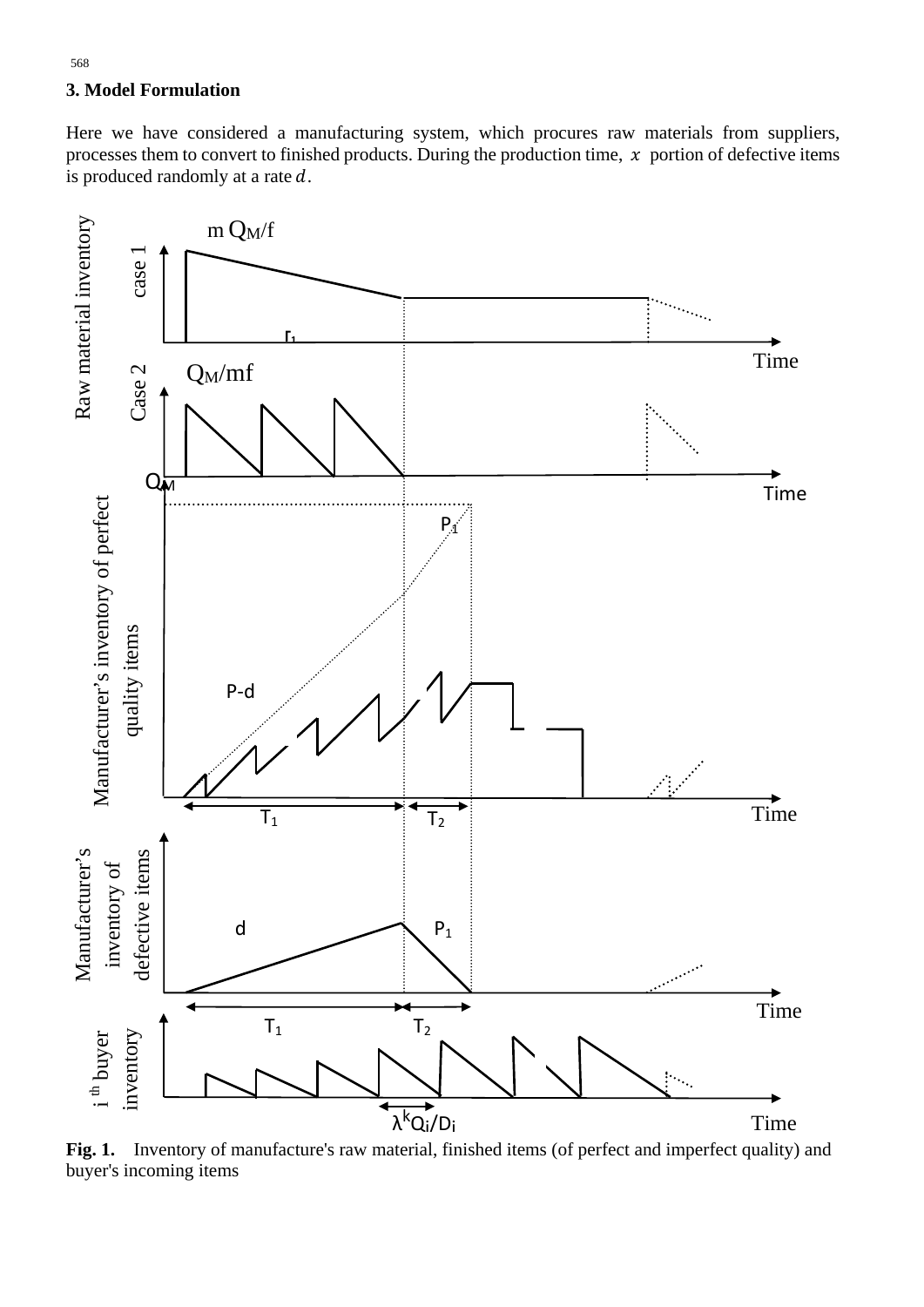All defective items are reworked at a rate  $P_1$  in each cycle at the end of a production run. In order to avoid shortages, we assume that the production rate  $P$  has to be larger than the sum of demand rate  $D$ and production rate of defective item d. That is:  $(P-d-D) > 0$  or  $(1 - x - D/P) > 0$ ; where  $d = Px$ . The demand is met from item of perfect quality. The manufacturer delivers the entire lot  $Q_M$  by n unequal shipment of sizes  $Q, \lambda Q, \ldots \lambda^{n-1}Q$  to meet the demands of all of the buyers. Since  $C_{MP} < C_{Bi}$ , the manufacture delivers a shipment only when the buyers are almost to run out of stock. When the production starts, the total stock in the system is the demand during the time to produce the first shipment and this is minimized when the first shipment is the smallest one. Therefore, we have a sequence of shipment, which increases in size and hence  $\lambda \geq 1$ . The first shipment from manufacturer to buyers takes place as soon as the required shipment quantity  $Q$  is produced, the dispatch of the first shipment will return the manufacturer stock items of perfect quality to zero. The time to produce second shipment,  $\lambda Q/P(1-x)$  cannot be greater than the time for the demand process to consume the first shipment , $Q/D$ , and this gives  $\lambda \leq P(1-x)/D$ . Fig 1 shows the inventory of manufacture's raw material, manufacturer's finished items of perfect and imperfect quality and buyer's incoming items.

Different types of costs incorporated with manufacturer's and customers' are considered here for the integrated inventory model under an infinite planning horizon.

#### *3.1. Manufacturer's cost*

These manufacturer's costs are raw material cost and production cost.

#### *Raw material cost*

Manufacturer procures raw materials from the suppliers and converts to finished goods with a conversion factor f. The raw material ordering lot size,  $Q_R$ , can be represented as  $Q_R = vQ_M/f = v(n +$  $1)Q/f$ , where v be the number of production runs covered by a single procurement of raw materials. When  $\nu = 1$  then the raw materials required for each production run is delivered in only one shipment, which is a special case. We consider the two possible ordering situations separately:  $v = \{1, 2, \ldots m\}$  for Case 1 and  $v = \{1, 1/2, \ldots 1/m\}$  for Case 2, where *m* is an integer.

Raw material ordering cost per year becomes  $A_R \frac{D(\lambda-1)}{p_0(\lambda^n-1)}$  $vQ(\lambda^{n}-1)$ 

Raw material purchasing cost per year is  $C_0 \frac{D}{f}$ 

While evaluating the raw material holding cost, we consider the two possible cases independently. For case 1, each lot size of ordered raw material will meet the demand of  $m$  (say) production runs. On the other hand, for case 2 the manufacturer needs to replenish raw materials m times for every production run. The average inventory for each of the cases can be derived as (see Appendix A)

Case 1: 
$$
Q_{Rayg} = \frac{Q(\lambda^n - 1)}{2f(\lambda - 1)} \left(\frac{D}{P} + m - 1\right)
$$
 (1)

Case 2: 
$$
Q_{Rayg} = \frac{Q(\lambda^n - 1)}{2f(\lambda - 1)} \left(\frac{D}{mP}\right)
$$
 (2)

Hence the raw material holding cost per year is  $rC_RQ_{Rava}$ 

#### *Production costs*

The manufacturer's production lot size is  $Q_M$ ; the lot is delivered by *n* unequal shipment of sizes  $Q, \lambda Q, \ldots \lambda^{n-1}Q$  to meet the demands of all of the buyers. We assume that  $Q_i = D_iQ/D$ ,  $\lambda Q_i =$  $D_i \lambda Q/D$ , ...  $\lambda^{n-1} Q_i = D_i \lambda^{n-1} Q/D$  so that  $Q = \sum_{i=1}^k Q_i$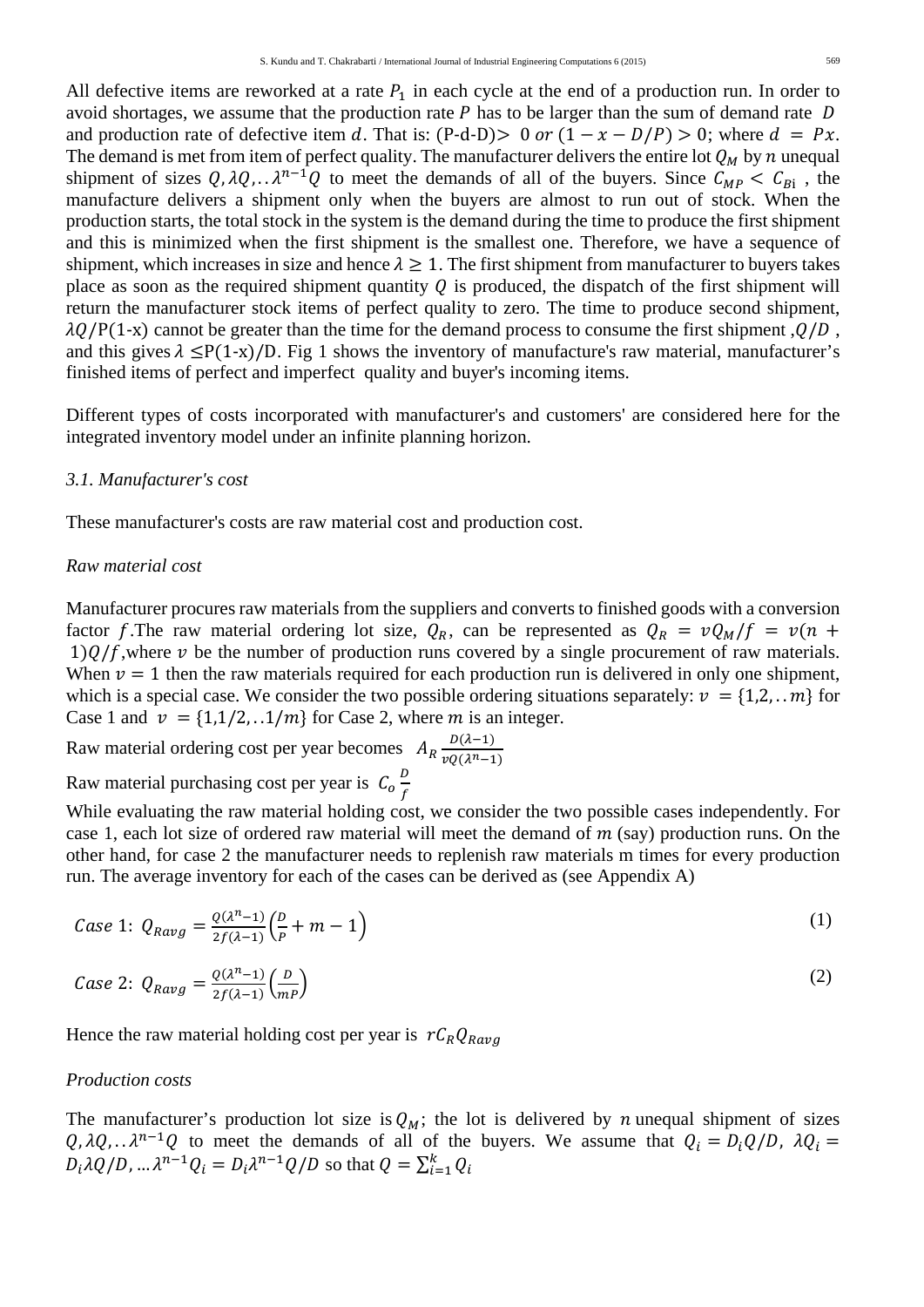Production set up cost per year is  $A_M \frac{D(\lambda - 1)}{D(\lambda^n - 1)}$  $(\lambda^{n}-1)$ 

During production uptime the manufacturer's on-hand inventory of perfect quality items are increasing with the rate of  $P - d$  and during the reworking period, increasing with the rate of  $P_1$  while depleted by a quantity of  $\lambda^{i-1}Q$  for every time interval of  $\lambda^{i-1}Q/D$ . Therefore, a saw-tooth pattern is built up in the manufacturer's on-hand inventory of perfect quality item during the time interval  $[0, T_1 + T_2]$  (see Fig. 1). While during the production downtime, the manufacturer's inventory of perfect quality item is flat if no replenishment is taken place and it will be vertically dropped by a quantity of  $\lambda^{i-1}Q$  at the end of every shipment to the buyers. Thus, the average inventory of perfect quality can be derived as (see Appendix B)

$$
Q_{Pavg} = \frac{Q}{2} \left[ \frac{2D}{P(1-x)} + \frac{2\lambda(\lambda^{n-1}-1)}{\lambda^2-1} - \frac{\lambda^{n}-1}{\lambda-1} \left[ \frac{D}{P} + D\left(\frac{x}{P} + \frac{x^2}{P_1}\right) \right] \right].
$$
\n(3)

The average inventory of defective item is

$$
Q_{\text{Day}} = \frac{DQ(\lambda^n - 1)}{2(\lambda - 1)} \left(\frac{x}{P} + \frac{x^2}{P_1}\right). \tag{4}
$$

Hence the expected holding cost for manufactured items per year is

$$
rC_{MP}E[Q_{Payg}] + rC_{MD}E[Q_{Dayg}].
$$

Expected reworking cost per year is  $C_IDE[x]$  and manufacturing cost per year is  $C_MD$ .

Hence the expected manufacturer cost per year is

$$
TC_{M} = A_{R} \frac{D(\lambda - 1)}{v_{Q(\lambda^{n} - 1)}} + A_{M} \frac{D(\lambda - 1)}{Q(\lambda^{n} - 1)} + rC_{R}Q_{Rayg} + rC_{MP}E[Q_{Payg}] + rC_{MD}E[Q_{Dayg}] + C_{0} \frac{D}{f} + C_{1}DE[x] + C_{MD}D
$$
\n(5)

*3.2 Customers' cost*

Ordering cost for i<sup>th</sup> buyer per year is  $A_{Bi} \frac{nD(\lambda-1)}{O(\lambda^{n}-1)}$  $(\lambda^{n}-1)$ The i<sup>th</sup> buyer receives batches of sizes  $Q_i$ ,  $\lambda Q_i$ ,  $\lambda^{n-1}Q_i$ . The average inventory for i<sup>th</sup> buyer per cycle is  $\frac{Q^2D_i(\lambda^{2n}-1)}{2D^2(\lambda^2-1)}$ 

Hence the inventory holding cost for i<sup>th</sup> buyer per year is  $rC_{Bi} \frac{QD_i(\lambda^{n+1})}{2D(\lambda+1)}$  $2D(A+1)$ Transportation cost for i<sup>th</sup> buyer per year is  $C_{Ti} \frac{nD(\lambda-1)}{O(\lambda^n-1)}$  $(\lambda^{n}-1)$ Hence all customers' cost per year is

$$
TC_B = \frac{nD(\lambda - 1)}{Q(\lambda^{n-1})} \sum_{i=1}^{k} (A_{Bi} + C_{Ti}) + \frac{Q(\lambda^{n+1})}{2D(\lambda + 1)} \sum_{i=1}^{k} r C_{Bi} D_i
$$

Finally, the expected total cost function of the integrated model over the infinite planning horizon including expected manufacturers cost and customers' costs is as follows,

$$
TC = TC_M + TC_B
$$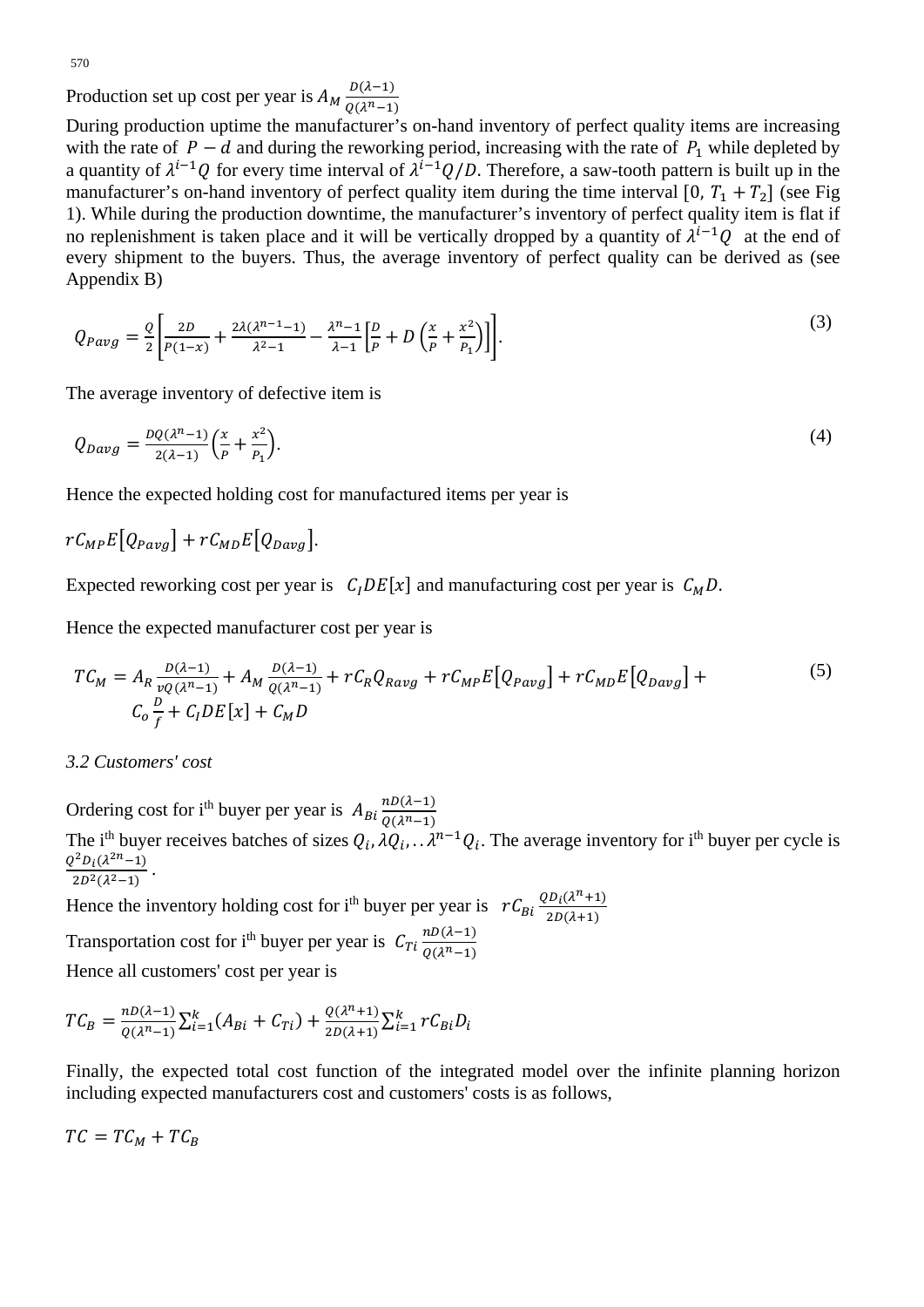For each case of the raw material orders, an updated total cost function is written independently. The total cost equations for Case 1 and Case 2 are indicated by  $TC_1(Q, \lambda, n, m)$  and  $TC_2(Q, \lambda, n, m)$ , respectively.

### **4. Solution Methodology**

The expected cost function has only four decision variables  $Q, \lambda, n, m$ . We can assume that  $Q, \lambda$  are continuous variables, while both  $n$  and  $m$  are discrete variables  $(m, n)$  take integer values). Case 1: When  $v = \{1, 2, ..., m\}$ , the expected total relevant cost per year is given by

$$
TC_1(Q, \lambda, n, m) = \frac{D}{Q}\Omega + \frac{Q}{2}r\psi + D\phi
$$
\n(6)

where

$$
\Omega = \frac{(\lambda - 1)}{(\lambda^{n} - 1)} \left[ \frac{A_R}{m} + A_M + n \sum_{i=1}^k (A_{Bi} + C_{Ti}) \right]
$$
\n
$$
\psi = \frac{\lambda^{n} - 1}{\lambda - 1} \left[ C_R \left( \frac{m - 1}{f} + \frac{D}{Pf} \right) - C_{MP} \frac{D}{P} + (C_{MD} - C_{MP}) D \left( \frac{E[x]}{P} + \frac{E[x^2]}{P_1} \right) \right] + 2C_{MP} \frac{\lambda(\lambda^{n} - 1)}{\lambda^2 - 1} + 2C_{MP} \frac{D}{P} E \left[ \frac{1}{1 - x} \right] + \frac{\lambda^{n} + 1}{D(\lambda + 1)} \sum_{i=1}^k C_{Bi} D_i
$$
\n
$$
\varphi = \frac{C_o}{f} + C_I E[x] + C_M
$$

Case 2: When  $v = \{1, 1/2, ..., 1/m\}$ , the expected total relevant cost per year is given by

$$
TC_2(Q, \lambda, n, m) = \frac{D}{Q}\delta + \frac{Q}{2}r\Gamma + D\phi
$$
\n(7)

where

$$
\delta = \frac{(\lambda - 1)}{(\lambda^{n} - 1)} \Big[ m A_R + A_M + n \sum_{i=1}^k (A_{Bi} + C_{Ti}) \Big] \n\Gamma = \frac{\lambda^{n} - 1}{\lambda - 1} \Big[ C_R \frac{D}{m P f} - C_{MP} \frac{D}{p} + (C_{MD} - C_{MP}) D \Big( \frac{E[x]}{p} + \frac{E[x^2]}{p_1} \Big) \Big] + 2 C_{MP} \frac{\lambda (\lambda^{n-1} - 1)}{\lambda^2 - 1} + 2 C_{MP} \frac{D}{p} E \Big[ \frac{1}{1 - x} \Big] + \n\frac{\lambda^{n} + 1}{D(\lambda + 1)} \sum_{i=1}^k C_{Bi} D_i
$$

The problem can be formulated by

min 
$$
TC(Q, \lambda, n, m)
$$
  
Subject to  $1 < \lambda < \frac{PE[1-x]}{D}$   
 $Q > 0$   
 $n, m \in \mathbb{Z}^+$ 

Here we first minimize expected total cost for the both cases (case  $1 \&$  case  $2$ ) and then select the case which is able to give the lower expected total cost.

**Proposition 1.** For fixed  $n, m$  and  $\lambda$ ,  $TC_i(Q, \lambda, n, m)$  is convex in  $Q$ . (where = 1,2)

#### **Proof.**

For fixed  $\lambda$ ,  $n$ ,  $m$ , taking first and second derivatives with respect to  $Q$  gives:

Case 1:  $\frac{\partial T C_1}{\partial Q} = -\frac{D}{Q^2} \Omega + \frac{1}{2} r \psi$ ,  $\frac{\partial^2 T C_1}{\partial Q^2} = \frac{2D}{Q^3} \Omega > 0$ 

Therefore,  $TC_1$   $(Q, \lambda, n, m)$  is convex on  $Q$ .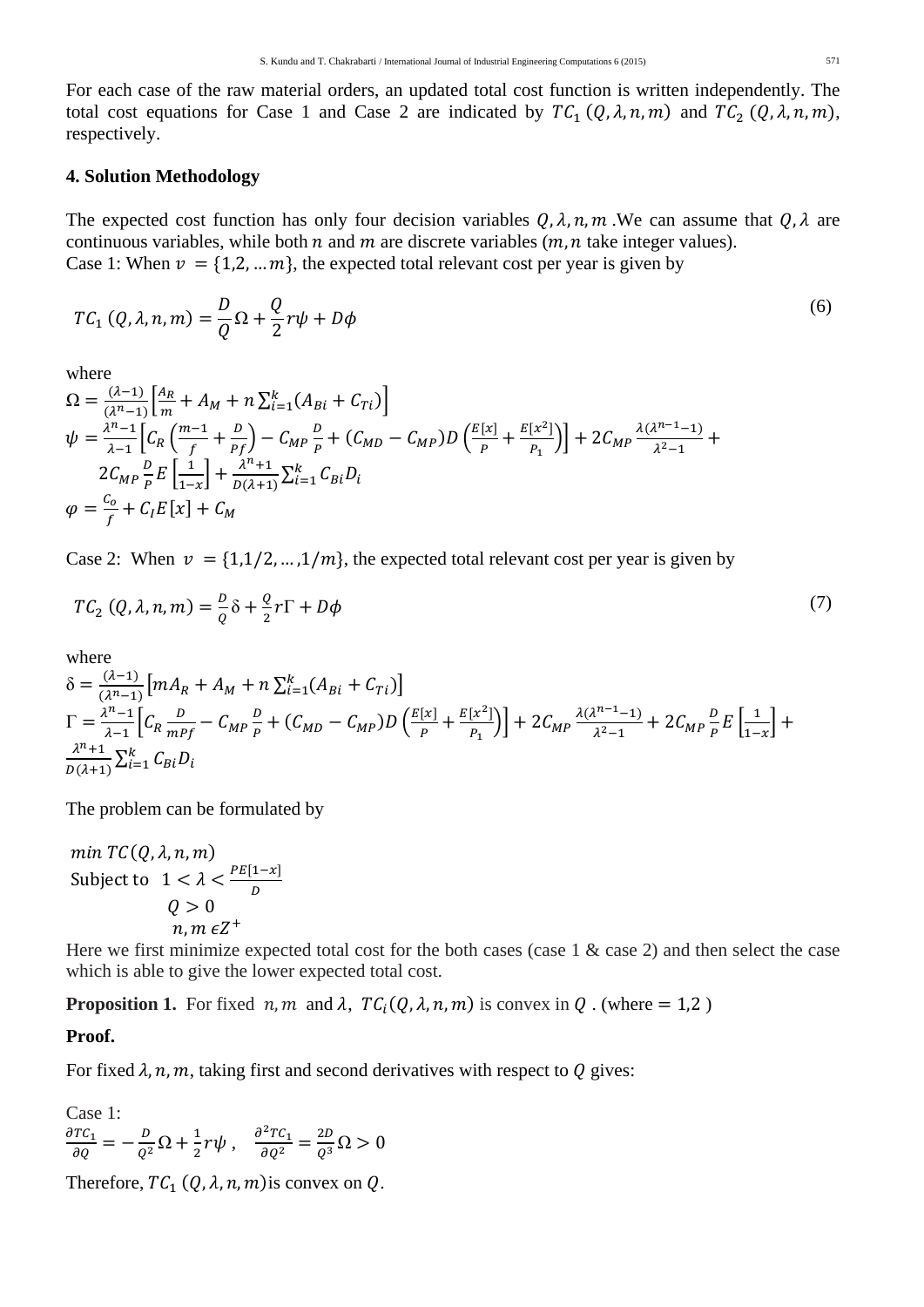572

Case 2:

$$
\frac{\partial T C_2}{\partial Q} = -\frac{D}{Q^2} \delta + \frac{1}{2} r \Gamma , \quad \frac{\partial^2 T C_1}{\partial Q^2} = \frac{2D}{Q^3} \delta > 0.
$$

Therefore,  $TC_1$   $(Q, \lambda, n, m)$  is convex on Q. Hence the proposition follows.

Now, for optimality, setting  $\frac{\partial T C_i}{\partial Q} = 0$  yields,

Case 1:  
\n
$$
Q^* = \sqrt{\frac{2D\Omega}{r\psi}}.
$$
\n(8)

Substituting  $Q^*$  in Eq. (6), the expected total cost function becomes

$$
TC_1(Q^*,\lambda,n,m) = \sqrt{2Dr\psi\Omega} + D\varphi. \tag{9}
$$

Minimization of  $TC_1(Q^*, \lambda, n, m)$  is equivalent to minimization of  $\sqrt{2Dr\psi\Omega}$ , which is equivalent to Minimization of  $2Dr\psi\Omega$ , thus,

$$
min \ TC_1(Q^*, \lambda, n, m) \equiv Min \ \sqrt{2Dr\psi\Omega} \equiv Min \ 2Dr\psi\Omega \tag{10}
$$

Case 2:

Similar to Case 1's procedure, we obtain the following functions and relationship for Case 2:

$$
Q^* = \sqrt{\frac{2D\delta}{r\Gamma}}\tag{11}
$$

$$
TC_2(Q^*, \lambda, n, m) = \sqrt{2Dr\Gamma\delta} + D\varphi
$$
 (12)

$$
min \ TC_2(Q^*, \lambda, n, m) \equiv Min \ \sqrt{2Dr\Gamma\delta} \equiv Min \ 2Dr\Gamma\delta \tag{13}
$$

**Proposition 2.** For fixed  $m$ ,  $TC_i(Q^*, n, m)$  is convex in  $n$  when  $\lambda = 1$ . (where = 1,2)

**Proof:** The proof of the proposition is straightforward and hence omitted.

**Proposition 3.** For fixed  $m$ ,  $TC_i(Q^*, n, m)$  is convex in  $n$  when  $\lambda = \frac{PE[1-x]}{n}$  (> 1). (where = 1,2)

# **Proof.**

Case 1:

Let  $g(n)$  be the function of  $TC_1(Q^*, n, m)$  subtracting terms which are independent of  $n$  Thus,

$$
g(n) = \frac{(K + nL)}{(\lambda^n - 1)} (\lambda^n S + T)
$$
\n(14)

where,  $K = (\lambda - 1) \left( \frac{A_R}{m} + A_M \right)$ ,  $L = (\lambda - 1) \sum_{i=1}^k (A_{Bi} + C_{Ti})$ ,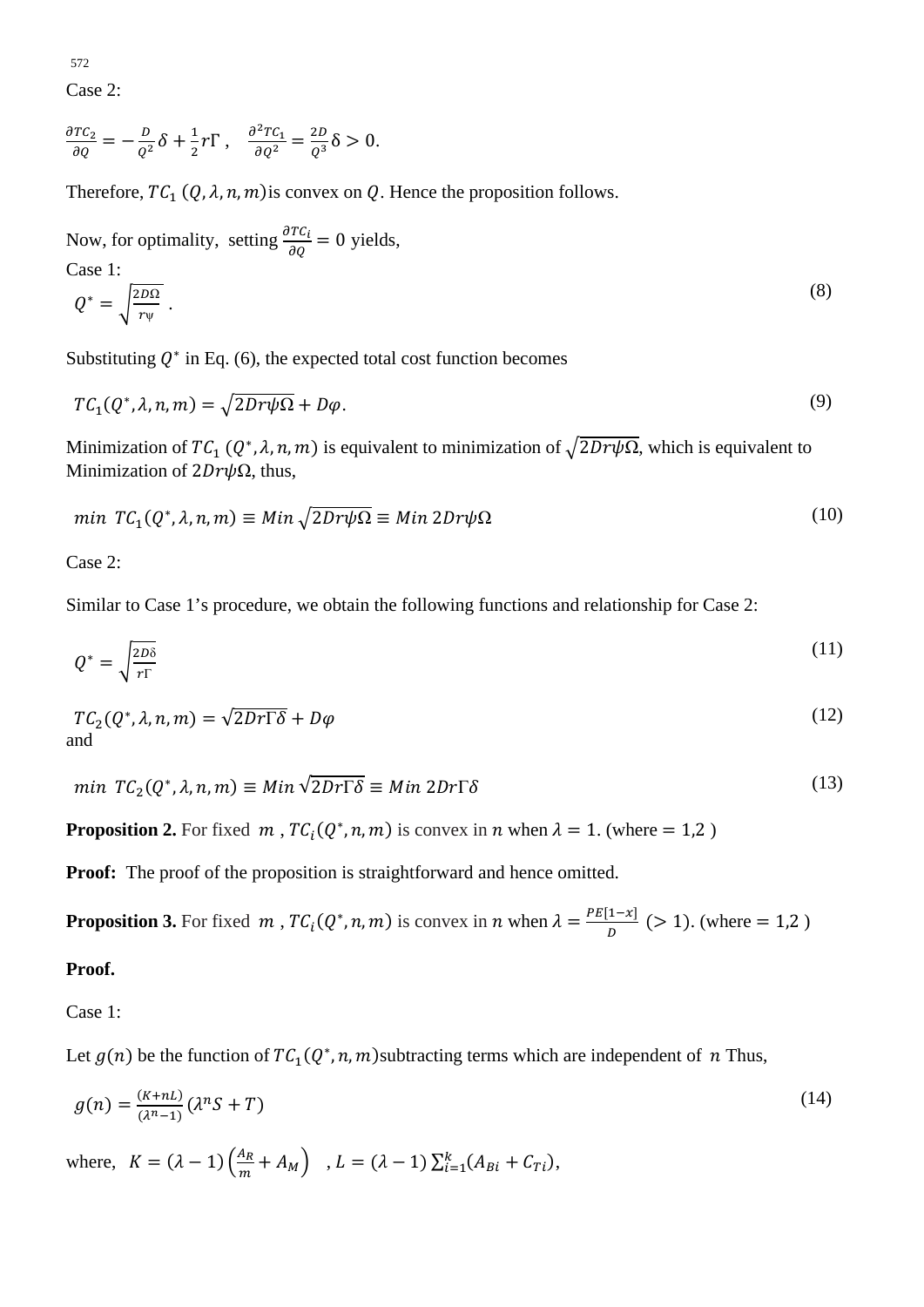$$
S = C_R \frac{1}{(\lambda - 1)} \left( \frac{m - 1}{f} + \frac{D}{Pf} \right) + C_{MP} \left[ \frac{2}{\lambda^2 - 1} - \frac{D}{P(\lambda - 1)} - \frac{D}{(\lambda - 1)} \left( \frac{E[x]}{P} + \frac{E[x^2]}{P_1} \right) \right] + C_{MD} \frac{D}{(\lambda - 1)} \left( \frac{E[x]}{P} + \frac{E[x^2]}{P_1} \right) + \frac{1}{D(\lambda + 1)} \sum_{i=1}^k C_{Bi} D_i,
$$

$$
T = C_{MP} \left[ 2 \frac{p}{p} E \left[ \frac{1}{1-x} \right] + \frac{p}{p(\lambda-1)} + \frac{p}{(\lambda-1)} \left( \frac{E[x]}{p} + \frac{E[x^2]}{p_1} \right) - \frac{2\lambda}{\lambda^2 - 1} \right] - C_R \frac{1}{(\lambda-1)} \left( \frac{m-1}{f} + \frac{p}{pf} \right) - C_{MP} \frac{p}{(\lambda-1)} \left( \frac{E[x]}{p} + \frac{E[x^2]}{p_1} \right) + \frac{1}{D(\lambda+1)} \sum_{i=1}^k C_{Bi} D_i
$$

To prove that  $TC_1(Q^*, n, m)$  is convex in positive integral n, it is enough to show that  $g(n)$  is convex in positive real n. We find that  $g(n) \to \infty$  as  $n \to \infty$  and  $g(n) \to \infty$  as  $n \to 0$  (As  $S > 0$ ). Also  $g(n)$  is continuous and finite between these two limits. Thus, it is convex if it has a single turning point in the interval  $(0, \infty)$ .

The numerator of  $g'(n)$  reduces to

$$
h(n) = L(A\lambda^{n} + B)(\lambda^{n} - 1) - (S + T)\lambda^{n}(K + nL)\log(\lambda)
$$

and the denominator is positive for  $n > 0$ . We therefore need to show that  $h(n)$  has only one zero for positive *n*.  $h(0) < 0$  and  $h(n) \to \infty$  as  $n \to \infty$ .

 $h'(n) = \lambda^n \log(\lambda) [2LS \lambda^n - 2LS - (S + T)(K + nL)\log(\lambda)]$ 

 $h'(n)$  is also negative when  $n = 0$  and  $h'(n) \to \infty$  as  $n \to \infty$ . Thus  $h'(n) = 0$  has a single solution  $n^*$  (say). Therefore  $h(n)$  is negative when  $n = 0$ , decreases until  $n = n^*$  and then as n increases  $h(n)$ increases indefinitely. Hence  $h(n)$  has only one zero for positive real n and this completes the proof. Similar to Case 1's procedure we can prove that  $TC_2(Q^*, n, m)$  is convex in positive integral n.

If n' and n'' be the optimal values of n for  $\lambda = 1$  and  $\frac{PE[1-x]}{D}$ , then following the assumption of Hill (1997), the optimal value of *n* for general  $\lambda$  lies in  $[n', n'']$ 

**Proposition 4.** For fixed  $\lambda$  and  $n$ ,  $TC_i(Q^*, \lambda, n, m)$  is convex in  $m$  . (where = 1,2) **Proof:** 

Case 1:

Let  $\theta_1(m)$  be the function of  $TC_1(Q^*, \lambda, n, m)$  subtracting terms which are independent of m Thus,

$$
\theta_1(m) = \left(\frac{\alpha}{m} + \beta\right)(m\gamma + \rho)
$$
  
where  

$$
\alpha = A_R \frac{(\lambda - 1)}{(\lambda^n - 1)}, \quad \beta = n \frac{(\lambda - 1)}{(\lambda^n - 1)} \sum_{i=1}^k (A_{Bi} + C_{Ti}), \quad \gamma = C_R \frac{\lambda^n - 1}{\lambda - 1} \text{ and}
$$

$$
\rho = \psi - mC_R \frac{\lambda^n - 1}{\lambda - 1}
$$
 (15)

To prove that  $TC_1(Q^*, \lambda, n, m)$  is convex in positive integral  $m$ , it is enough to show that  $\theta_1(m)$  is convex in positive real .

$$
\frac{\partial \theta}{\partial m} = \beta \gamma - \alpha \rho \frac{1}{m^2}, \quad \frac{\partial^2 \theta}{\partial m^2} = \alpha \rho \frac{1}{m^3} > 0
$$

Therefore,  $TC_1(Q^*, \lambda, n, m)$  is convex on m.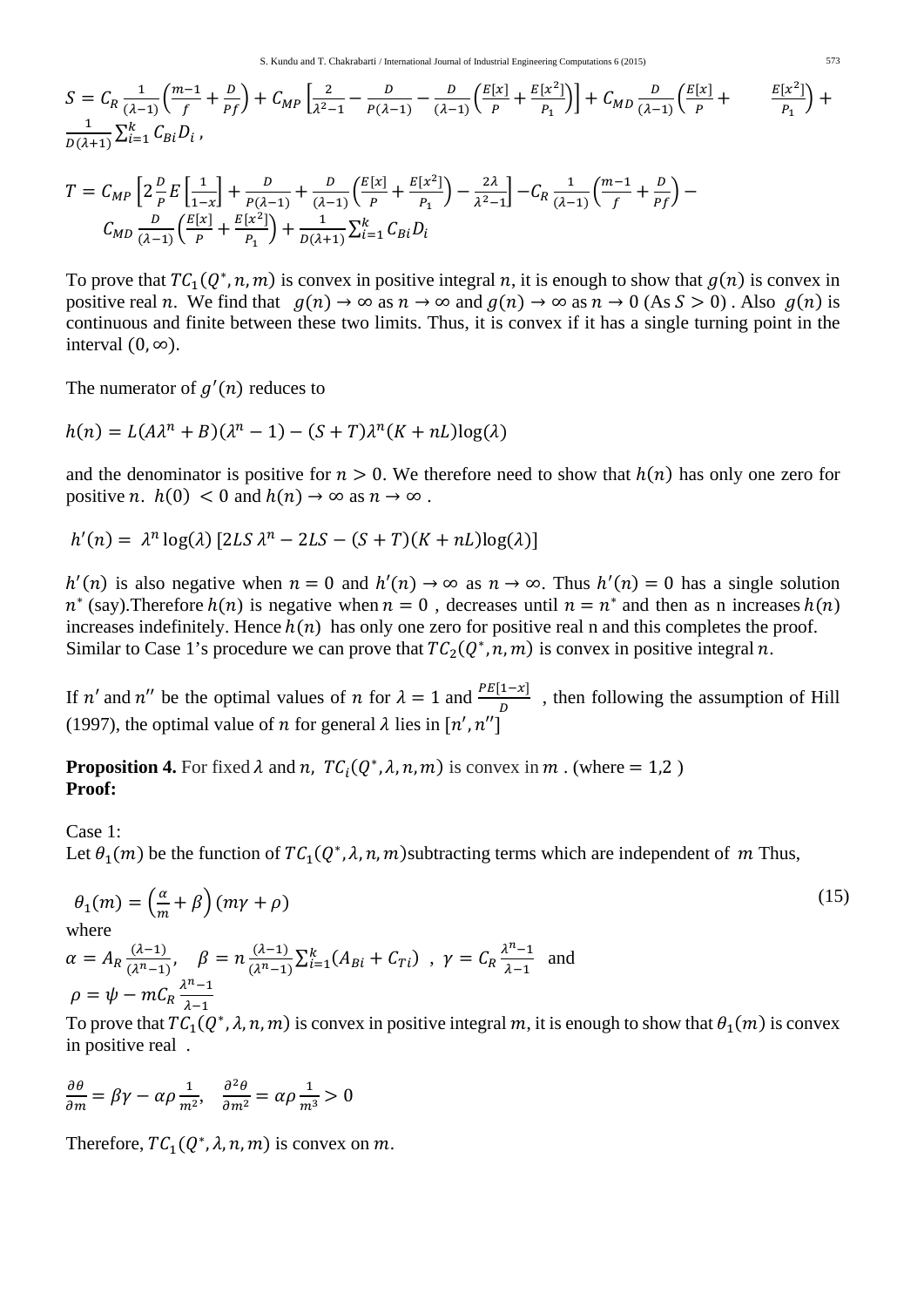Case 2:

Similar to Case 1's procedure, we obtain  $\theta_2(m)$  be the function of  $TC_2(Q^*, \lambda, n, m)$  subtracting terms which are independent of  $m$ .

Thus

$$
\theta_2(m) = \left(\frac{\eta}{m} + \sigma\right)(m\alpha + \beta),\tag{16}
$$

where

$$
\eta = C_R \frac{D(\lambda^n - 1)}{f^p(\lambda - 1)} \quad \text{and} \quad \sigma = \Gamma - C_R \frac{D(\lambda^n - 1)}{m f^p(\lambda - 1)},
$$

and

$$
\frac{\partial \theta}{\partial m} = \alpha \sigma - \frac{\beta \eta}{m^2}, \quad \frac{\partial^2 \theta}{\partial m^2} = \beta \eta \frac{1}{m^3} > 0.
$$

Therefore,  $TC_2(Q^*, \lambda, n, m)$  is convex on m.

**Proposition 5.** The optimal value of  $m^*$  must satisfy

$$
m^*(m^*-1) \le \frac{a\rho}{\beta\nu} \le m^*(m^*+1) \quad \text{(For case 1)}
$$
 (17)

$$
m^*(m^*-1) \le \frac{\beta\eta}{\alpha\sigma} \le m^*(m^*+1) \quad \text{(For case 2)}
$$
 (18)

# **Proof:**

Case 1: We shall first assume  $\lambda$ ,  $n$  is given and by considering  $m^*$  as the optimal value of  $m$ , according to convexity of  $TC_1$   $(Q, \lambda, n, m)$  on  $m, m^*$  will satisfy

 $\theta(\lambda, n, m^*) \leq \theta(\lambda, n, m^* - 1), \ \theta(\lambda, n, m^*) \leq \theta(\lambda, n, m^* + 1)$ 

From Eq. (18), we obtain  $m^*(m^* - 1) \leq \frac{\alpha \rho}{\beta \gamma} \leq m^*(m^* + 1)$ 

Case 2: Similar to Case 1's procedure, we obtain  $m^*(m^* - 1) \le \frac{\beta \eta}{\alpha \sigma} \le m^*(m^* + 1)$ 

This completes the proof.

Algorithmic procedure is developed as follows to obtain the optimal solution for  $(Q, \lambda, n, m)$  (this study adopted by Hill (1997) and Giri and Sharma (2014) to determine the optimal value of  $(Q, \lambda, n)$ ).

# **Algorithm 1**

- step 1 Substitute optimal value of  $Q^*$  obtained from Eq. (8) into Eq. (6) for case 1, Eq. (11) into Eq. (7) for case 2
- step 2 Determine the upper bound  $n''$  of  $n$  for  $\lambda = \frac{PE[1-x]}{n}$  using algorithm 2
- step 3 Initialize  $n_1 = 1$
- step 4 (i) For each  $\lambda \in [1, \frac{PE[1-x]}{D}]$ , obtain the associate optimal value  $m_{\lambda}^{*}$  using the inequality Eq. (17) for case 1, Eq. (18) for case 2
- (ii) Find  $TC_1\left(\lambda_j^*, n_j, m_{\lambda_j^*}^*\right) = \min_{\lambda \in \mathbb{N}_1} \frac{N_{\text{min}}}{PE[1]}$  $\lambda \in [1, \frac{PE[1-x]}{D}]$  $TC_1(\lambda, n_j, m_\lambda^*)$

step 5 If  $n_i = n''$  then go to step 6 otherwise set  $n_{i+1} = n_i + 1$  and go to step 4 to get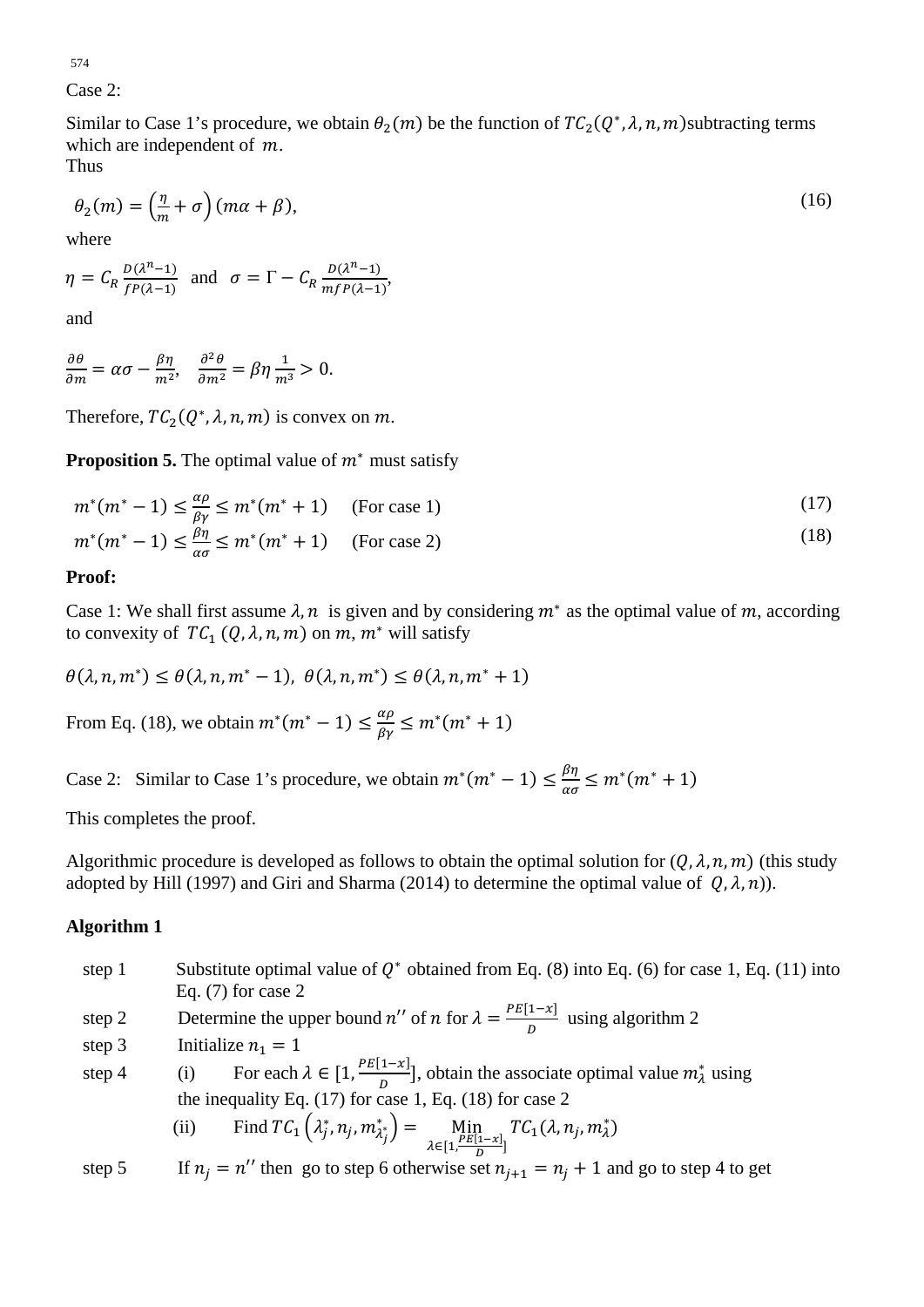$$
TC_1\left(\lambda_{j+1}^*, n_{j+1}, m_{\lambda_{j+1}}^*\right).
$$

Step 6 Find  $TC_1(\lambda^*, n^*, m^*) = \min_j TC_1(\lambda_j^*, n_j, m_{\lambda_j^*}^*)$  and compute the corresponding  $Q^*(\lambda^*, n^*, m^*)$  from Eq. (10), then  $(Q^*, \lambda^*, n^*, m^*)$  is the optimal solution and  $TC_1(Q^*, \lambda^*, m^*, m^*)$  is the minimum expected total cost for case 1.

To determine the upper bound n'' of n for  $\lambda = \frac{PE[1-x]}{D}$  we use the following algorithm

## **Algorithm 2**

step 1 Substitute optimal value of  $Q^*$  obtained from Eq. (8) into Eq. (6) for case 1 step 2 Initialize = 1,  $\lambda = \frac{PE[1-x]}{D}$  and  $TC_1(0, m_0) = \infty$ . step 3 Determine the associate optimal value  $m_n$  using the inequality Eq. (17) for case 1 and compute the corresponding  $TC_1(n, m_n)$ .<br>step 4 If  $TC_1(n, m_n) < TC_1(n - 1, m_{n-1})$  then Se If  $TC_1(n, m_n) < TC_1(n-1, m_{n-1})$  then Set  $n = n + 1$  and go to step 2 to get  $TC_1(n + 1, m_{n+1})$  otherwise go to step 5<br>step 5 Set  $n - 1 = n''$ . Set  $n - 1 = n''$ .

Similar to the case 1, using the algorithm 1 we evaluate the optimal solution for the case 2 and then select the case which is able to give the lower expected total cost.

### **Equal-sized Shipments**

For the equal-sized shipments ( $\lambda = 1$ ) from manufacturer to buyers the expected total cost function for both cases (using L'Hospital's Rule) reduces to For Case 1:

$$
TC_{1} = \frac{D}{Q} \left[ \frac{1}{n} \left( \frac{A_{R}}{m} + A_{M} \right) + \sum_{i=1}^{k} (A_{Bi} + C_{Ti}) \right] + \frac{Q}{2} r \left[ nC_{R} \left( \frac{m-1}{f} + \frac{D}{f^{p}} \right) + C_{MP} \left[ n \left( 1 - \frac{D}{p} \right) + \frac{2D}{p} E \left[ \frac{1}{1-x} \right] - 1 \right] + n(C_{MD} - C_{MP}) D \left( \frac{E[x]}{p} + \frac{E[x^{2}]}{p_{1}} \right) + \frac{1}{D} \sum_{i=1}^{k} C_{Bi} D_{i} \right] + D \left[ \frac{C_{o}}{f} + C_{I} E[x] + C_{M} \right]
$$
(19)

For Case 2:

$$
TC_{2} = \frac{D}{Q} \left[ \frac{1}{n} (mA_{R} + A_{M}) + \sum_{i=1}^{k} (A_{Bi} + C_{Ti}) \right] + \frac{Q}{2} r \left[ nC_{R} \frac{D}{mfp} + C_{MP} \left[ n \left( 1 - \frac{D}{p} \right) + \frac{2D}{p} E \left[ \frac{1}{1-x} \right] - 1 \right] + n(C_{MD} - C_{MP}) D \left( \frac{E[x]}{p} + \frac{E[x^{2}]}{p_{1}} \right) + \frac{1}{D} \sum_{i=1}^{k} C_{Bi} D_{i} \right] + D \left[ \frac{C_{O}}{f} + C_{I} E[x] + C_{M} \right]
$$
\n(20)

## **5. Numerical Examples**

Let us consider a numerical example of supplying an item to 5 buyers by a manufacturer. The data of buyers are given in Table 1. Manufacturer's production rate is  $P = 31700$  and total demand  $D =$  $\sum_{i=1}^{k} D_i = 12600$ . The defective rate x is uniformly distributed with probability density function:

$$
f(x) = \begin{cases} \frac{1}{0.3} & \text{if } 0 \le x \le 0.3\\ 0 & \text{otherwise} \end{cases}
$$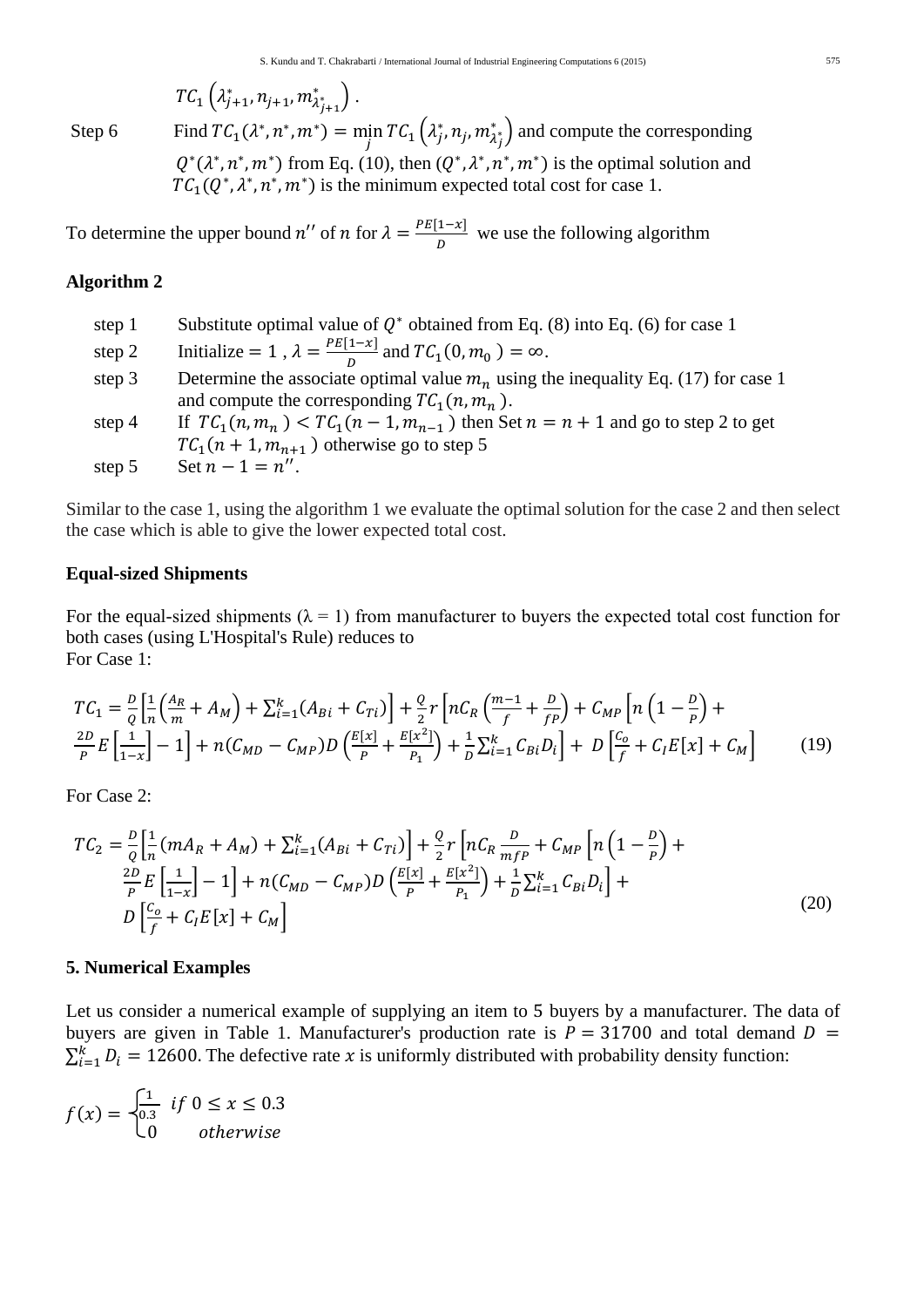| Data for a single-manufacturer 5-buyer problem |          |      |                           |                   |
|------------------------------------------------|----------|------|---------------------------|-------------------|
| i <sup>th</sup> Buyer                          | $A_{Bi}$ |      | $\mathbf{L}$ $\mathbf{r}$ | $C_{\textit{R}i}$ |
|                                                |          | 3000 |                           | 44                |
|                                                | 10.5     | 2300 |                           | 46                |
|                                                |          | 1750 |                           | 39                |
|                                                | 9.5      | 2900 |                           |                   |
|                                                |          | 2650 |                           |                   |

**Table 1**  Data for a single-manufacturer 5-buyer problem

All defective items produced are considered to be repairable and reworked at a rate of  $P_1 = 33000$ . The other parameters are:  $r = 0.2$ ,  $A_R = 100$ ,  $A_M = 750$ ,  $C_R = 10$ ,  $C_{MP} = 24$ ,  $C_{MD} = 15$ ,  $C_I = 8, f = 0.8, C_o = 20, C_M = 18$ . Based on the above numerical data and using the algorithm 1 (for unequal shipments), we obtain the optimal results as given in Table 2.

# **Table 2**

Optimal results for unequal shipment

| Case | n |          | $\boldsymbol{m}$ | ТC          |
|------|---|----------|------------------|-------------|
|      |   | 1.761111 |                  | 570924.7963 |
|      |   | 1.761111 |                  | 570924.7963 |
|      |   | 1.645868 |                  | 570410.4626 |
|      |   | 1.645868 | 1/2              | 570348.8303 |
|      |   | 1.437453 |                  | 570394.8257 |
|      |   | 1.437453 | 1/2              | 570222.4789 |
|      |   | 1.332380 |                  | 570563.1776 |
|      |   | 1.332380 | 1/2              | 570304.3729 |
|      | h | 1.268477 |                  | 570817.6924 |
|      |   | 1.268477 | 1/2              | 570486.6199 |
|      |   | 1.225359 |                  | 571116.2496 |
|      |   | 1.225359 | 1/2              | 570722.2437 |

Fig 2 shows that expected total cost per year for the both cases 1 and 2 is strictly convex function on  $n$ . As a result, we are sure that the minimum obtained from the proposed algorithm is indeed the global optimum solution. From Table 2, we observe that optimal solution is obtained in case 2, when  $n^* =$  $4, v^* = 1/2, \lambda^* = 1.437453$  and the corresponding minimum expected total cost per year  $TC^* =$  $TC_2^* = 570222.4789$ , when  $\lambda = 1$  we obtain  $n^* = 4$ ,  $v^* = 1/2$  and the corresponding minimum expected total cost per year  $TC_2^* = 570833.5676$ .



**Fig. 2.** The expected total profit for various value of n for Cases 1 and 2

576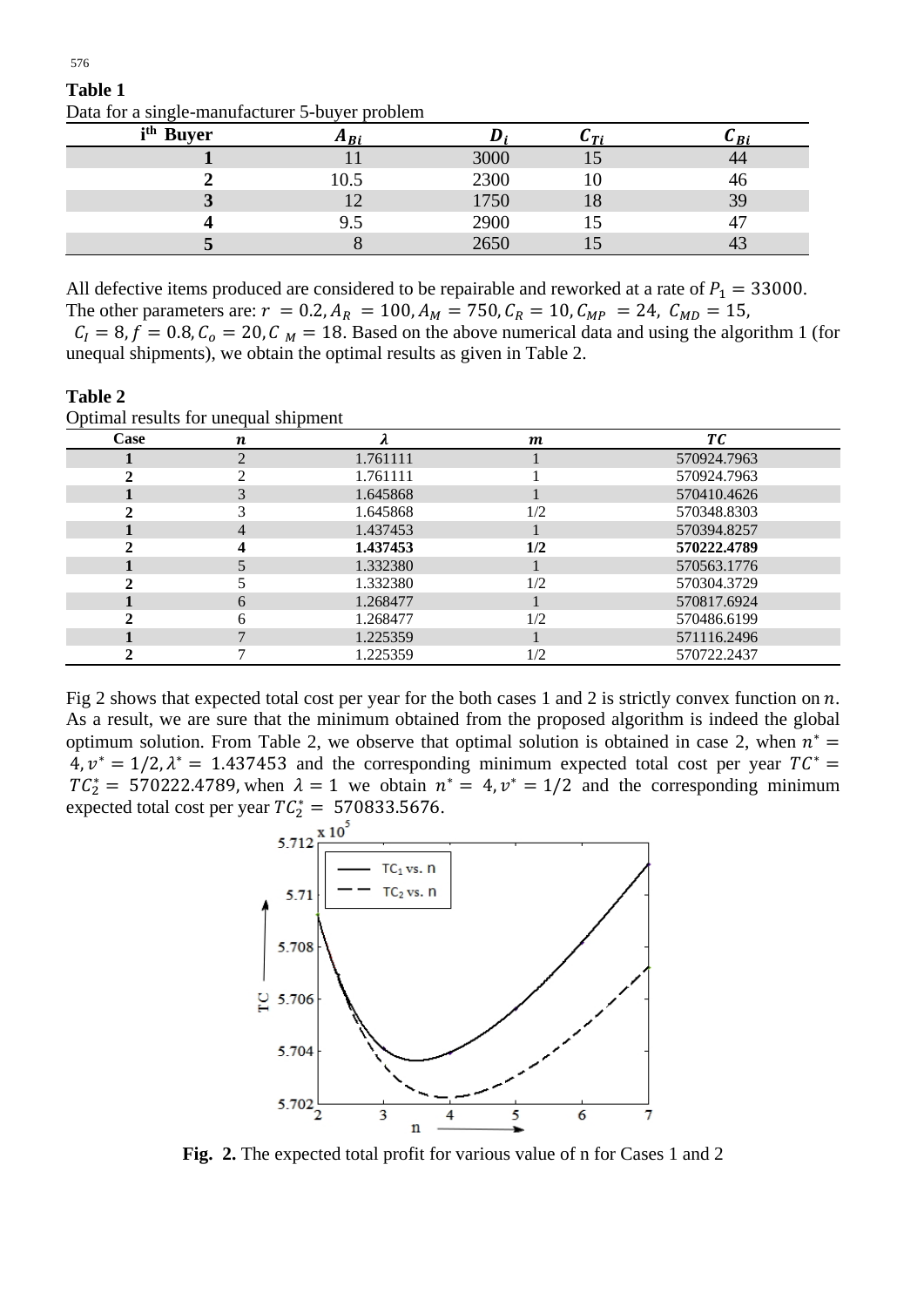|                  | <b>Model</b> : I                                        | <b>Model</b> : II                                      |
|------------------|---------------------------------------------------------|--------------------------------------------------------|
| <b>Component</b> | Unequal sized shipment to buyer                         | <b>Equal sized shipment to buyer</b>                   |
| $Q_R, v$         | 1712.049, 1/2                                           | 1636.856, 1/2                                          |
| $Q_M$ , $n$      | 2739.278, 4                                             | 2618.968, 4                                            |
| $S_i$            | 366.513, 526.845, 757.315,<br>1088.605                  | 654.742, 654.742, 654.742, 654.742                     |
| $TC_M$           | 564442.6855                                             | 565556.5461                                            |
| $TC_{Bi}$        | 1308.4619, 1042.5075, 981.1632,<br>1307.9041, 1139.7567 | 1186.2700, 944.2820, 931.9785,<br>1179.7481, 1034.7429 |
| ТC               | 570222.4789                                             | 570833.5676                                            |

A comparative study of the results for a single manufacturer 5-buyer problem

A comparative study of the results of the Model I and Model II is given in Table 3. The cost reduction of Model I over Model II is about 11%. Observe that the inventory cost of the manufacturer obtained in Model II is about 1.002 times higher than that of obtained in Model I but the total cost for each buyer in Model I is higher than the corresponding cost in Model II, so the cost reduction by Model I over Model II is mainly due to cost reduction in the cost of the manufacturer.

#### **Table 4**

**Table 3**

| Optimal results for different $A_R$ |                       |            |             |
|-------------------------------------|-----------------------|------------|-------------|
| Аp                                  | $\boldsymbol{\eta^*}$ | $\angle D$ | $TC^*$      |
| 50                                  |                       | 1651.789   | 569754.2638 |
| 1000                                |                       | 4309.510   | 574243.3165 |
| 10000                               |                       | 12894.301  | 591389.8670 |



**Fig. 3.** Impact of AR/AM on total cost

 $A_R$  plays a significant role in the optimal solution. Table 4 shows how the solution changes due to change of the value of  $A_R$  from \$50/order to \$10000/order while all other parameters remain unchanged. The increase in the ordering cost causes the increase of the optimal order size of the raw material  $Q_R$  to reduce the number of raw material orders. The change of  $A_R$  is expressed using the ratio of raw material ordering cost versus set up cost  $A_R/A_M$  for the simplicity of expression. Fig. 3 shows the impact of the ratio increase, the increase of raw material ordering cost, on the expected total cost of the integrated inventory system.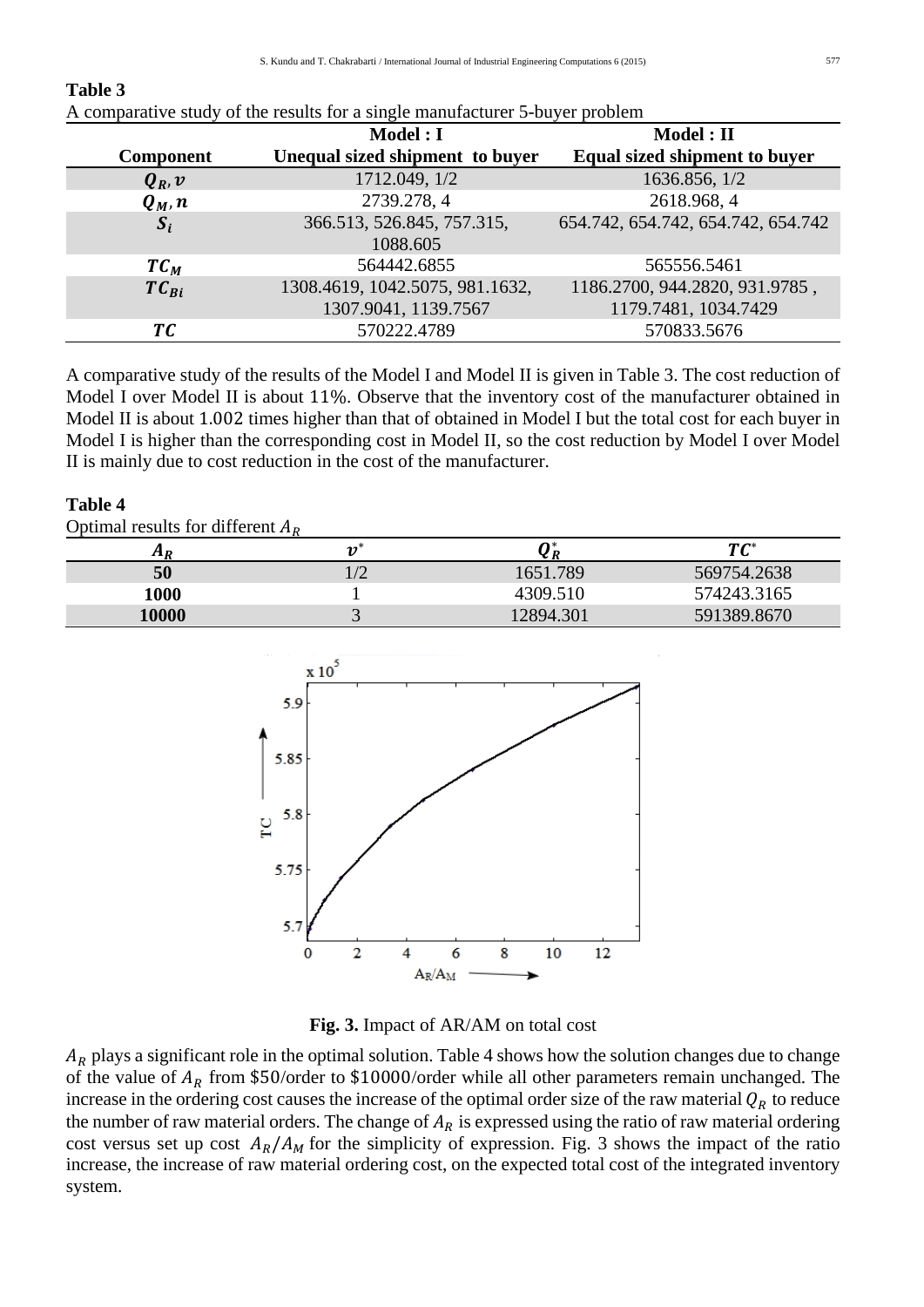# **6. Conclusion**

In this paper we have developed an integrated production-delivery inventory model with imperfect production process in a supply chain consisting of a single manufacturer and multi-buyer. We have considered all types of costs such as fixed, material and holding costs at each stages in the supply chain: raw material procurement from supplier, manufacturing and remanufacturing at manufacturer's facility and purchasing by customers. The effective algorithms have been developed to obtain an optimal set of lot sizes and numbers of shipments which will minimize the expected total cost. We have observed that the model I when successive shipments to buyer are increasing by a constant factor gives improved result than the Model II under equal shipment policy.

## **Appendix A**.

Case 1: In this case  $v = \{1, 2, \dots, m\}$  i.e. each lot size of ordered raw material will meet the demand of m (say) production run. Therefore, for this policy  $Q_R = mQ_M/f$  and the cycle length is  $mQ_M/D$ . From Fig. 1, the stock holding area for raw material is

$$
\frac{mQ_M^2}{2f^P} + \frac{Q_M^2}{f^D}[(m-1) + (m-2) + ... + 1]
$$
\n(A.1)

Thus, the average inventory for raw material per year  $(Q_{Ravg})$  is (A.1) divided by cycle length. Therefore

$$
Q_{Rayg} = \frac{Q(\lambda^n - 1)}{2f(\lambda - 1)} \left(\frac{D}{P} + m - 1\right)
$$
\n(A.2)

Case 2: In this case  $v = \{1, 1/2, \ldots, 1/m\}$  i.e. manufacturer needs to replenish raw material m (say) times for every production run. Therefore, for this policy  $Q_R = Q_M/mf$  and the cycle length is  $Q_M/D$ . From Fig. 2, the stock holding area for raw material is

$$
m \frac{Q_M^2}{2m^2 f P} \tag{A.3}
$$

Thus, the average inventory for raw material per year( $Q_{Rayg}$ ) is (A.3) divided by cycle length. Hence,

$$
Q_{Rayg} = \frac{Q(\lambda^{n-1})}{2f(\lambda-1)} \left(\frac{D}{mP}\right) \tag{A.4}
$$

# **Appendix B**



**Fig. 4.** Accumulation and depletion of manufacturer's inventory of perfect quality items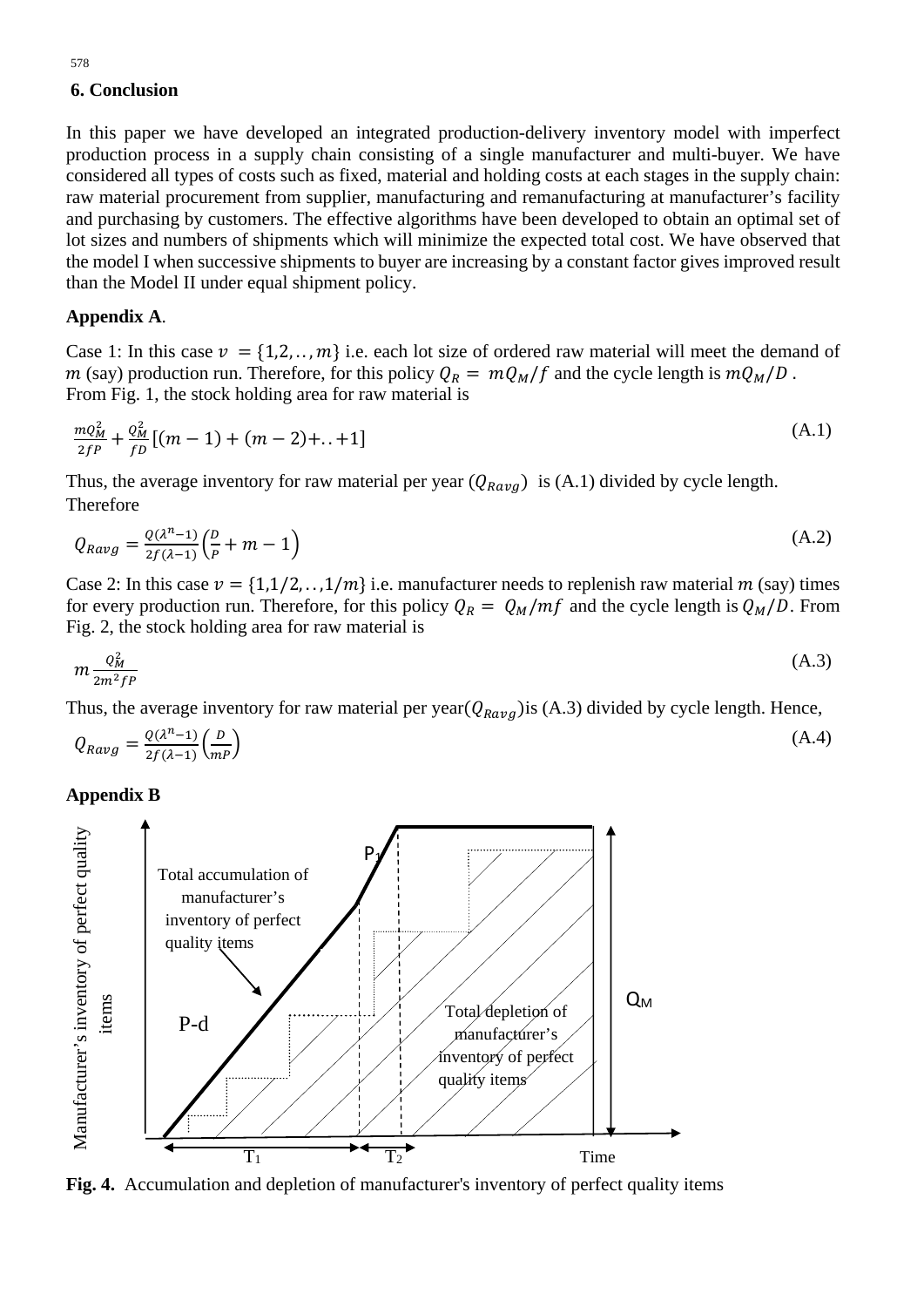From Fig 4, the stock holding area for the manufacturer finished item of perfect quality is as follows,

= bold area – shaded  
\n
$$
= \frac{1}{2} \frac{Q_M}{P} (1 - x) Q_M + \frac{x^2 Q_M^2}{2P_1} + (1 - x) Q_M^2 \frac{x}{P_1} + Q_M \left[ \frac{Q}{P(1 - x)} + \frac{Q}{D} + \frac{\lambda Q}{D} + \dots + \frac{\lambda^{n-2} Q}{D} - \frac{Q_M}{P} - \frac{x Q_M}{P_1} \right] -
$$
\n
$$
\frac{Q^2}{D} + (Q + \lambda Q) \frac{\lambda Q}{D} + \dots + (Q + \lambda Q + \dots + \lambda^{n-2} Q) \frac{\lambda^{n-2} Q}{D}
$$
\n
$$
= \frac{1}{2} \frac{Q_M}{D} \left[ \frac{2DQ}{P(1 - x)} + Q \frac{2\lambda(\lambda^{n-1} - 1)}{\lambda^{2} - 1} - Q \frac{\lambda^{n-1} Q}{\lambda - 1} \left[ \frac{D}{P} + D \left( \frac{x}{P} + \frac{x^2}{P_1} \right) \right] \right]
$$
\n(B.1)

The cycle length is  $Q_M/D$  year. Thus, the average inventory for manufacturer finished item of perfect quality per year  $(Q_{Payg})$  is (B.1) divided by the cycle length. Therefore

$$
Q_{Pavg} = \frac{Q}{2} \left[ \frac{2D}{P(1-x)} + \frac{2\lambda(\lambda^{n-1}-1)}{\lambda^2-1} - \frac{\lambda^{n}-1}{\lambda-1} \left[ \frac{D}{P} + D\left(\frac{x}{P} + \frac{x^2}{P_1}\right) \right] \right]
$$
(B.2)

### **References**

- Banerjee, A. (1986). A joint economic lot size model for purchaser and vendor. *Decision Sciences,* 17(3), 292-312.
- Giri, B. C. & Chakraborty, A. (2011). Supply chain coordination for a deteriorating product under stockdependent consumption rate and unreliable production process. *International Journal of Industrial Engineering Computations*, *2*, 263–272.
- Giri, B.C. & Sharma, S. (2014). Lot sizing and unequal-sized shipment policy for an integrated production-inventory system. *International Journal of System Science*, 45(5), 888-901.
- Golhar, D. Y., & Sarker, B. R. (1992). Economic manufacturing quantity in a just-in time delivery system. *International Journal of Production Research*, 30(5), 961-972.
- Goyal, S.K. (1977). Determination of optimal production quantity for a two-stage production system. *Operational Research Quarterly*, *28*, 865-870.
- Goyal, S.K., & Gupta, Y.P. (1989). Integrated inventory models: the buyer-vendor coordination. *European Journal of Operational Research,* 41, 261-269.
- Goyal, S. K. (1995). A one-vendor multi-buyer integrated inventory model: A comment. *European Journal of Operational Research*, 82(1), 209-210.
- Goyal, S. K., & Nebebe, F. (2000). Determination or economic production-shipment policy for a singlevendor single buyer system. *European Journal of Operational Research,* 121(1), 175-178.
- Haji R., Haji A., Sajadifar M., & Zolfaghari S. (2008). Lot sizing with non-zero setup times for rework. *Journal of Systems Science and Systems Engineering,* 17(2), 230-240.
- Hayek, P. A., & Salameh, M. K. (2001). Production lot sizing with the reworking of imperfect quality item produced*. Production Planning & Control: The Management of Operations*, 12(6), 584-590.
- Hill, R. M. (1997). The single-vendor single-buyer integrated production-inventory model with a generalized policy. *European Journal of Operational Research*, 97(3),493-499.
- Hill, R. M. (1999). The optimal production and shipment policy for the single-vendor single-buyer integrated production-inventory problem. *International Journal of Production* Research, 37(11)*,* 2463-2475.
- Hoque, M. (2008). Synchronizaton in the single-vendor multi-buyer integrated inventory supply chain. *European Journal of Operational Research*, 188(3)*,* 811-825.
- Hsu, J.T. & Hsu, L.F. (2012). An integrated single-vendor single-buyer production-inventory model for items with imperfect quality and inspection errors*. International Journal of Industrial Engineering*  Computations, 3,703–720.
- Jamal, A. M. M., & Sarker, B. R. (1993). An optimal batch size for a production system operating under a just-in-time delivery system. *International Journal of Production Economics,* 32(2), 255-260.